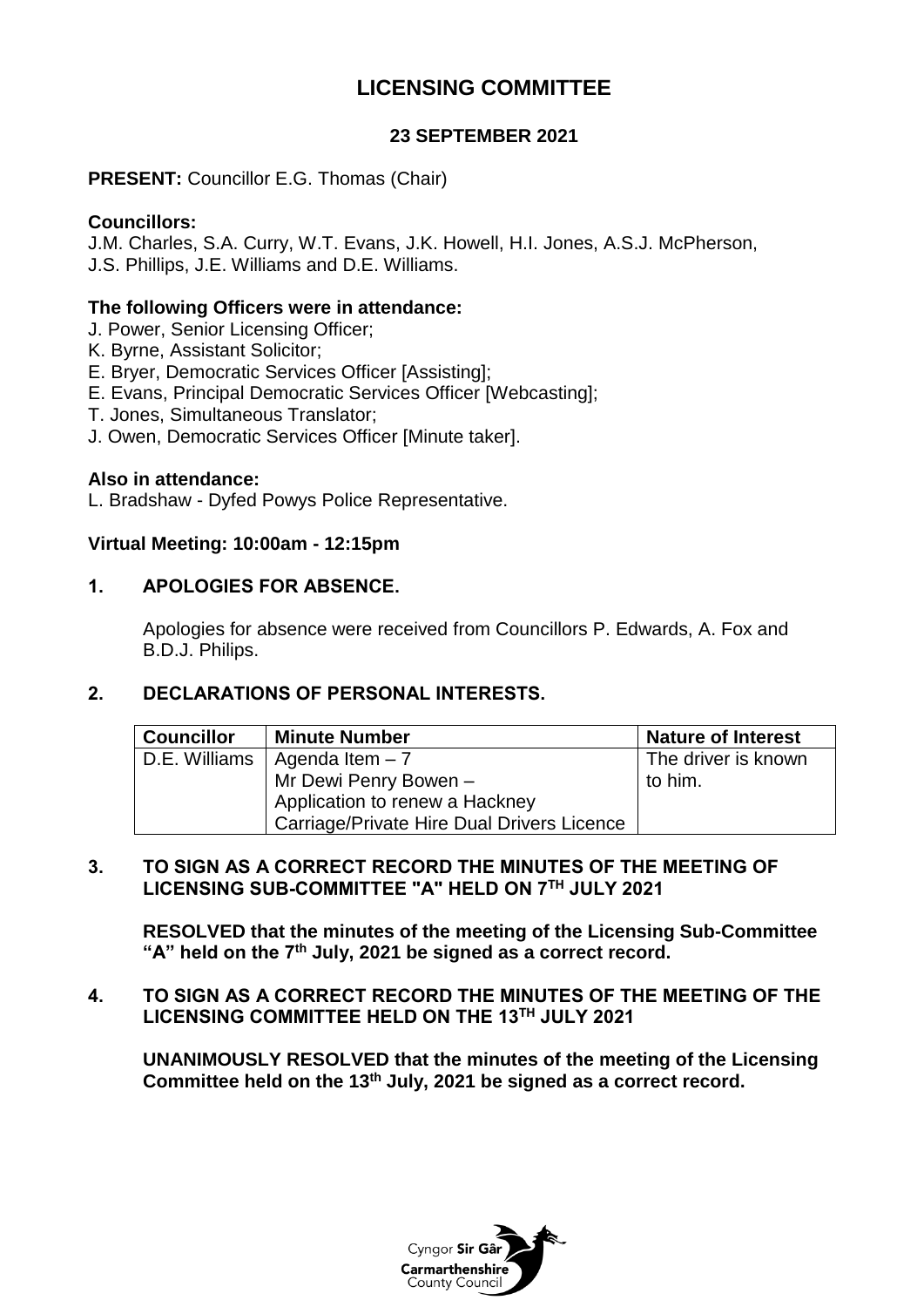# **5. EXCLUSION OF THE PUBLIC**

**RESOLVED, pursuant to the Local Government Act 1972, as amended by the Local Government (Access to Information) (Variation) (Wales) Order 2007, that the public be excluded from the meeting during consideration of the following items as the reports contained exempt information as defined in paragraph 12 of Part 4 of Schedule 12A to the Act.**

# **6. MR JASON OWEN JENKINS - APPLICATION TO RENEW A HACKNEY CARRIAGE/PRIVATE HIRE DUAL DRIVERS LICENCE**

[Note: Mr Jenkins was in attendance by telephone]

The Committee considered an application from Jason Owen Jenkins of 38 Bro Myrddin, Carmarthen to renew his Hackney Carriage/Private Hire Dual Driver's Licence.

The Committee interviewed Mr Jenkins with regard to his application and the issues raised by the Senior Licensing Officer.

The Senior Licensing Officer recommended that Mr Jenkins' application be granted with a warning as to his future conduct

**UNANIMOUSLY RESOLVED that, in line with the Council's guidelines, Mr Jason Owen Jenkins application for renewal be granted with a warning as to his future conduct.**

Reason

On the evidence presented, the Committee, in line with the Policy guidance on driving convictions was satisfied that the applicant was a fit and proper person to hold a licence.

## **7. MR DEWI PENRY BOWEN - APPLICATION TO RENEW A HACKNEY CARRIAGE/PRIVATE HIRE DUAL DRIVERS LICENCE**

[Note:

- Mr Jenkins was in attendance by telephone.
- Councillor D.E. Williams declared an interest and left the meeting throughout the consideration and voting of this item]

The Committee considered an application from Mr Dewi Penry Bowen of Bridgend Cottage, Llangunnor Road, Llangunnor, Carmarthen to renew his Hackney Carriage/Private Hire Dual Driver's Licence.

The Committee interviewed Mr Bowen with regard to his application and the issues raised by the Senior Licensing Officer.

The Senior Licensing Officer recommended that Mr Bowen's application be granted with a warning as to his future conduct.

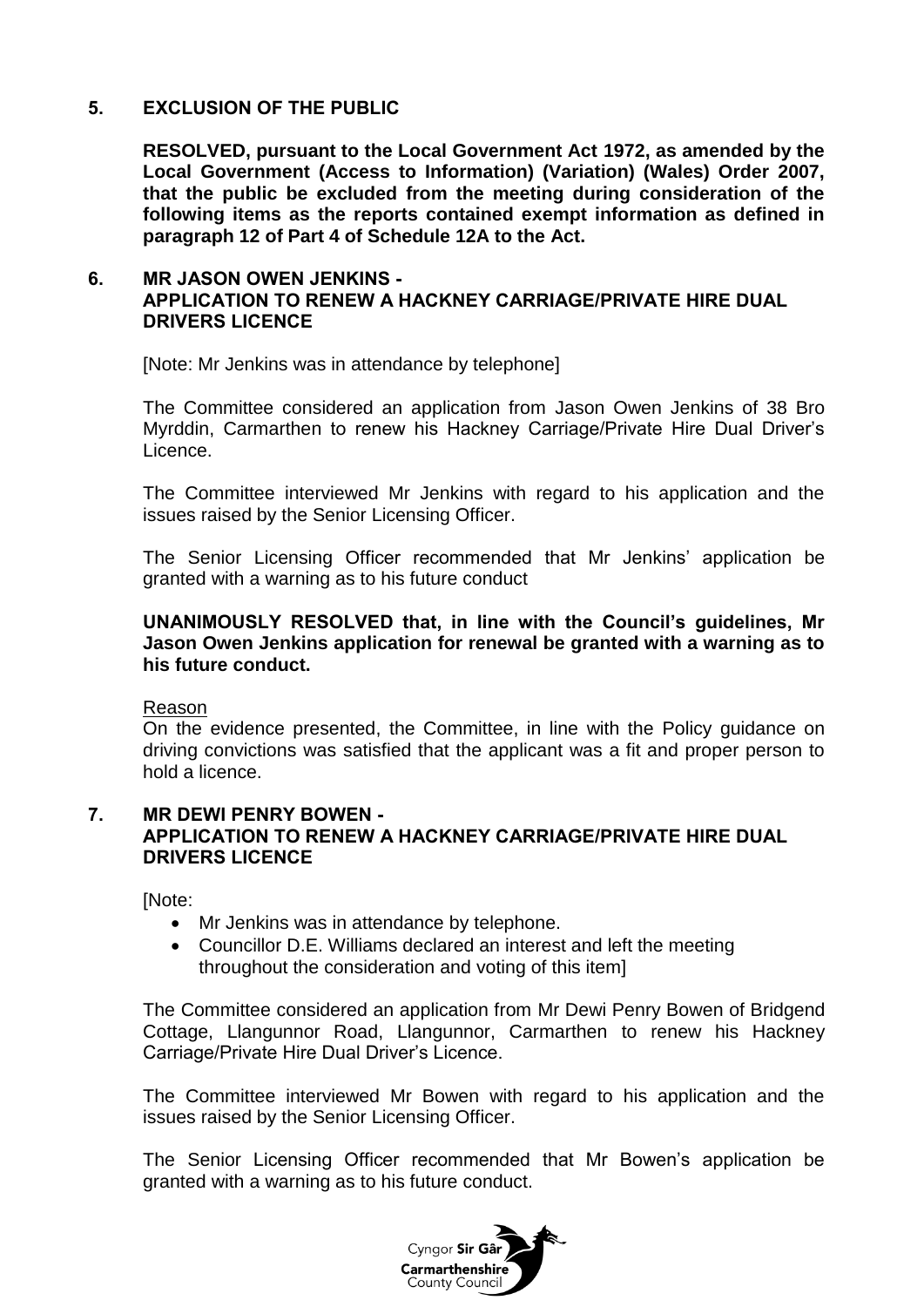## **UNANIMOUSLY RESOLVED that, in line with the Council's guidelines, Mr Dewi Penry Bowen application for renewal be granted with a warning as to his future conduct.**

#### Reason

On the evidence presented, the Committee, in line with the Policy guidance on driving convictions was satisfied that the applicant was a fit and proper person to hold a licence.

## **8. MR ROBERT FISHER - HACKNEY CARRIAGE/PRIVATE HIRE DUAL DRIVERS LICENCE**

The Committee was informed that Mr Robert Fisher of 8 Heol Siloh, Llanelli, is a licensed hackney carriage/private hire dual driver with this Authority and that an issue had arisen with regard to his licence.

The Committee interviewed Mr Fisher with regard to his application and the issues raised by the Senior Licensing Officer.

The Senior Licensing Officer recommended that Mr Fisher's application be granted with a warning as to his future conduct.

## **UNANIMOUSLY RESOLVED that, in line with the Council's guidelines, Mr Robert Fisher be issued with a warning as to his future conduct.**

#### Reason

On the evidence presented, the Committee, in line with the Policy guidance on driving convictions was satisfied that the individual was a fit and proper person to hold a licence.

## **9. MR DAVID IAN ELIAS - APPLICATION TO RENEW A HACKNEY CARRIAGE/PRIVATE HIRE DUAL DRIVERS LICENCE**

The Committee considered an application from Mr David Ian Elias of 27 Talbot Road, Ammanford to renew his Hackney Carriage/Private Hire Dual Driver's Licence.

The Committee interviewed Mr Elias with regard to his application and the issues raised by the Senior Licensing Officer.

The Senior Licensing Officer recommended that Mr Elias' application be granted with a warning as to his future conduct.

## **UNANIMOUSLY RESOLVED that, in line with the Council's guidelines, Mr David Ian Elias' application for renewal be granted with a warning as to his future conduct.**

#### Reason

On the evidence presented, the Committee, in line with the Policy guidance on driving convictions was satisfied that the applicant was a fit and proper person to hold a licence.

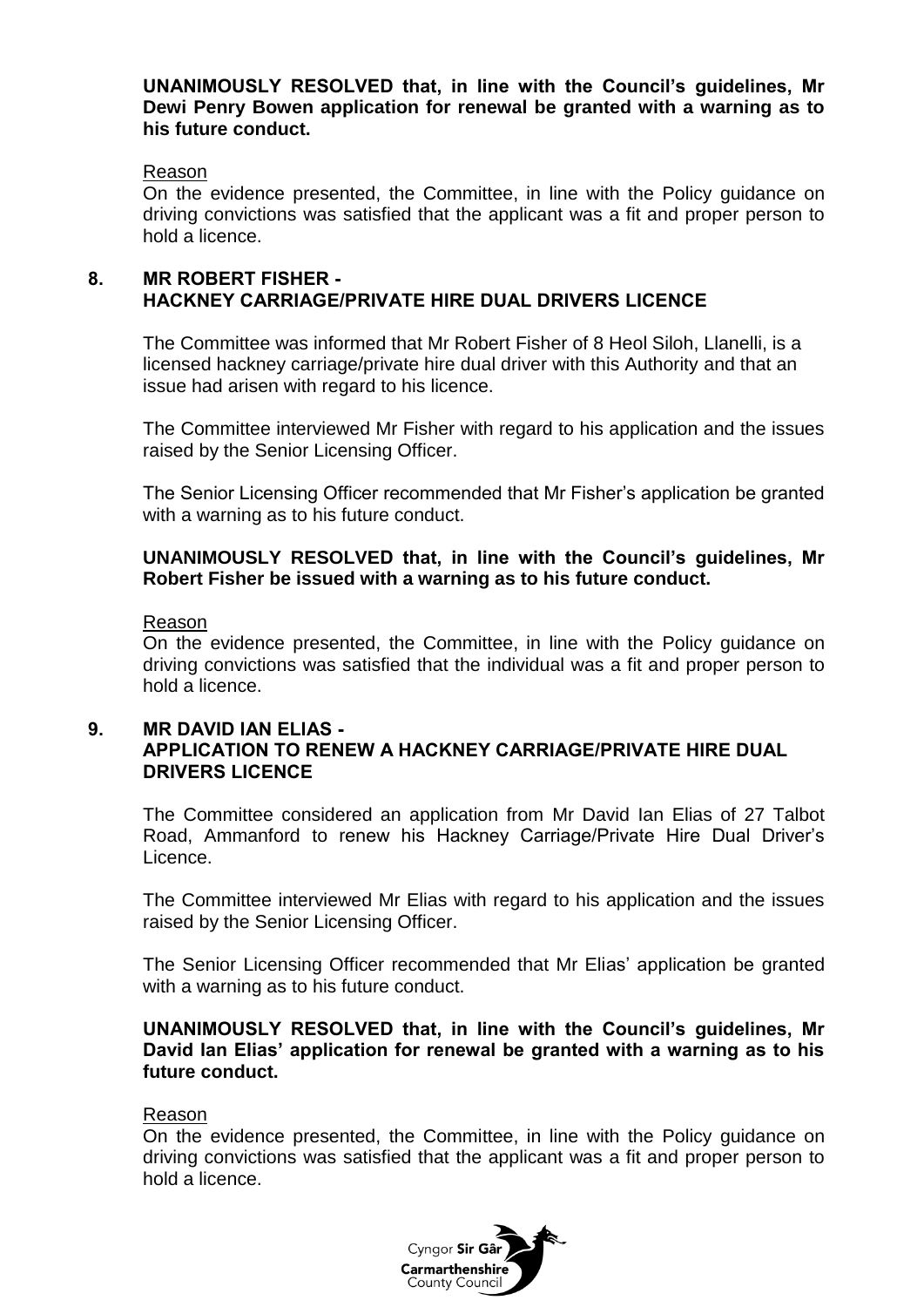## **10. MR GLYNDWR PHILLIPS - HACKNEY CARRIAGE/PRIVATE HIRE DUAL DRIVERS LICENCE**

The Committee was informed that Glyndwr Phillips of 50 St Catherine Street, Carmarthen is a licensed hackney carriage/private hire dual driver with this Authority and that an issue had arisen with regard to his licence.

The Committee interviewed Mr Phillips with regard to his application and the issues raised by the Senior Licensing Officer.

The Senior Licensing Officer recommended that Mr Phillips be issued with a warning as to his future conduct.

## **UNANIMOUSLY RESOLVED that, in line with the Council's guidelines, Mr Glyndwr Phillips be issued with a warning as to his future conduct.**

Reason

On the evidence presented, the Committee, in line with the Policy guidance on driving convictions was satisfied that the individual was a fit and proper person to hold a licence.

## **11. MISS DEBORAH THERESA MATTHEWS - APPLICATION TO RENEW A HACKNEY CARRIAGE/PRIVATE HIRE DUAL DRIVERS LICENCE**

The Committee considered an application from Miss Deborah Theresa Matthews of Flat 2, 26 Station Road, Burry Port to renew her Hackney Carriage/Private Hire Dual Driver's Licence.

The Committee interviewed Miss Matthews with regard to her application and the issues raised by the Senior Licensing Officer.

The Senior Licensing Officer recommended that Miss Matthews be issued with a warning as to her future conduct.

## **UNANIMOUSLY RESOLVED that, in line with the Council's guidelines, Miss Deborah Theresa Matthews' application for renewal be granted with a warning as to her future conduct.**

#### Reason

On the evidence presented, the Committee, in line with the Policy guidance on driving convictions was satisfied that the applicant was a fit and proper person to hold a licence.

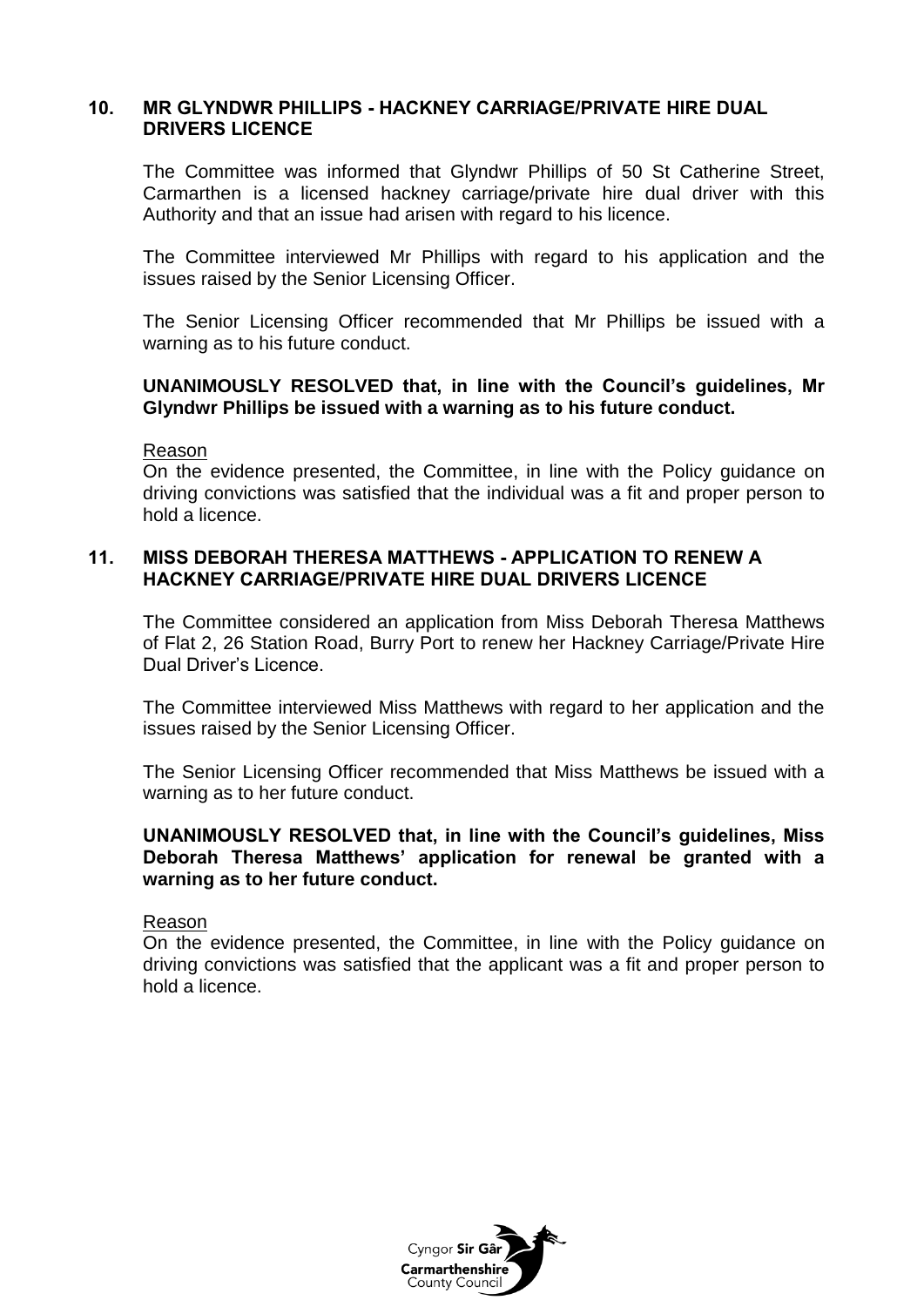# **12. MR WILLIAM JOHN SPREADBURY - HACKNEY CARRIAGE/PRIVATE HIRE DUAL DRIVERS LICENCE**

The Committee was informed that Mr William John Spreadbury of 9 Station Road, St Clears is a licensed hackney carriage/private hire dual driver with this Authority and that an issue had arisen with regard to his licence.

The Committee interviewed Mr Spreadbury with regard to his application and the issues raised by the Senior Licensing Officer.

The Senior Licensing Officer recommended that Mr Spreadbury be issued with a final warning as to his future conduct.

The Committee thereupon

## **UNANIMOUSLY RESOLVED to retire into private session in order to receive legal advice pursuant to Paragraph 16 of Schedule 12A of the Local Government Act 1972.**

Following the adjournment the Committee reconvened to advise of its decision.

## **UNANIMOUSLY RESOLVED that, in line with the Council's guidelines, William John Spreadbury be issued with a final warning as to his future conduct.**

#### Reason

On the evidence presented, the Committee, in line with the Policy guidance on driving convictions was satisfied that the individual was a fit and proper person to hold a licence.

## **13. MR JASON LEE DAVIES - APPLICATION TO RENEW A HACKNEY CARRIAGE/PRIVATE HIRE DUAL DRIVERS LICENCE**

[Note: Mr Davies was in attendance by telephone.]

The Committee considered an application from Mr Jason Lee Davies of Flat 1, Y Felin, Glannant Road, Carmarthen to renew his Hackney Carriage/Private Hire Dual Driver's Licence.

The Committee interviewed Mr Davies with regard to his application and the issues raised by the Senior Licensing Officer.

The Senior Licensing Officer recommended that Mr Davies be issued with a final warning as to his future conduct.